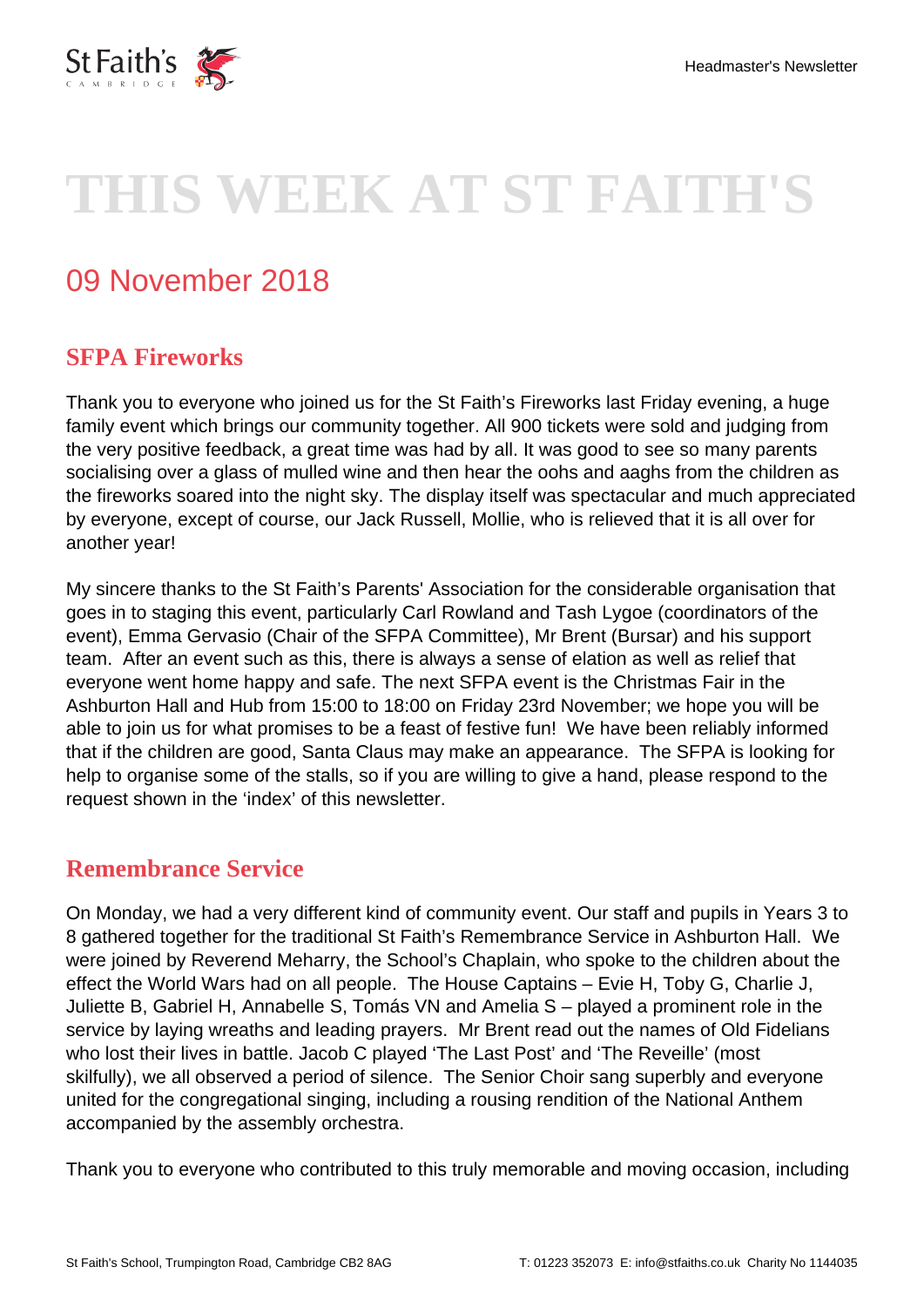

the two members of The Leys Combined Cadet Force, Victoria and George who joined us for the service, dressed immaculately in their military uniforms. As a follow-on to this service, Miss Kennerley has made and displayed around the school, 54 poppies, one for each of the Old Fidelians who lost their lives in war. We encourage you to look out for them.

## **AcE Day**

The Hub was in good use during AcE (Academic Enrichment) day this week. When I popped in on Tuesday morning, pupils were putting on their racing overalls before going outside to trial the latest electric go-karts. Every Year 5 had the opportunity to drive one of the cars during the day.

At the same time, all Year 7 pupils were beginning the first stage of their Bronze Art Award, an accreditation which they will be working towards this year. This requires pupils to focus on four areas of the arts: participation, exploring the arts as an audience member, inspiration and arts skill share. It was the latter of these that formed the basis of AcE Day for Year 7 this week. Each pupil planned and delivered a lesson to another pupil, teaching them a skill they had recently learnt in Art, Music or Drama. The plan and feedback from the lesson was written up and presented in their Arts Award books which will be added to as the year progresses.

AcE Day also provided a perfect opportunity for Years 6 and 8 to spend more time on study skills, research techniques, problem-solving, and general exam preparation for their forthcoming senior school entrance tests. With Year 3 enjoying an in-depth cross-curricular study of Quentin Blake's 'Mrs Armitage on Wheels' and Year 4 spending the day at 'Spy Mission', AcE Day proved to be an exciting and hugely worthwhile event. So much more was achieved than would have been possible in a normal school day. Many thanks to the staff who, once again, went the extra mile in designing, planning and delivering these extension activities and particularly Mrs Yates, our Enrichment Coordinator.

# **Game(s)**

Congratulations to the sports teams which played so well against Gresham's and Bishop's Stortford College this week. It was great to see the fields full of girls and boys enjoying sport for all its worth. Rugby and hockey were not the only 'games' to feature this week. At lunch time, the children had the opportunity to enjoy venison (Wednesday), pheasant (Thursday), and game pie (next week), all as part of 'Game Week', skilfully created by our Head Chef, Kevin Johnson.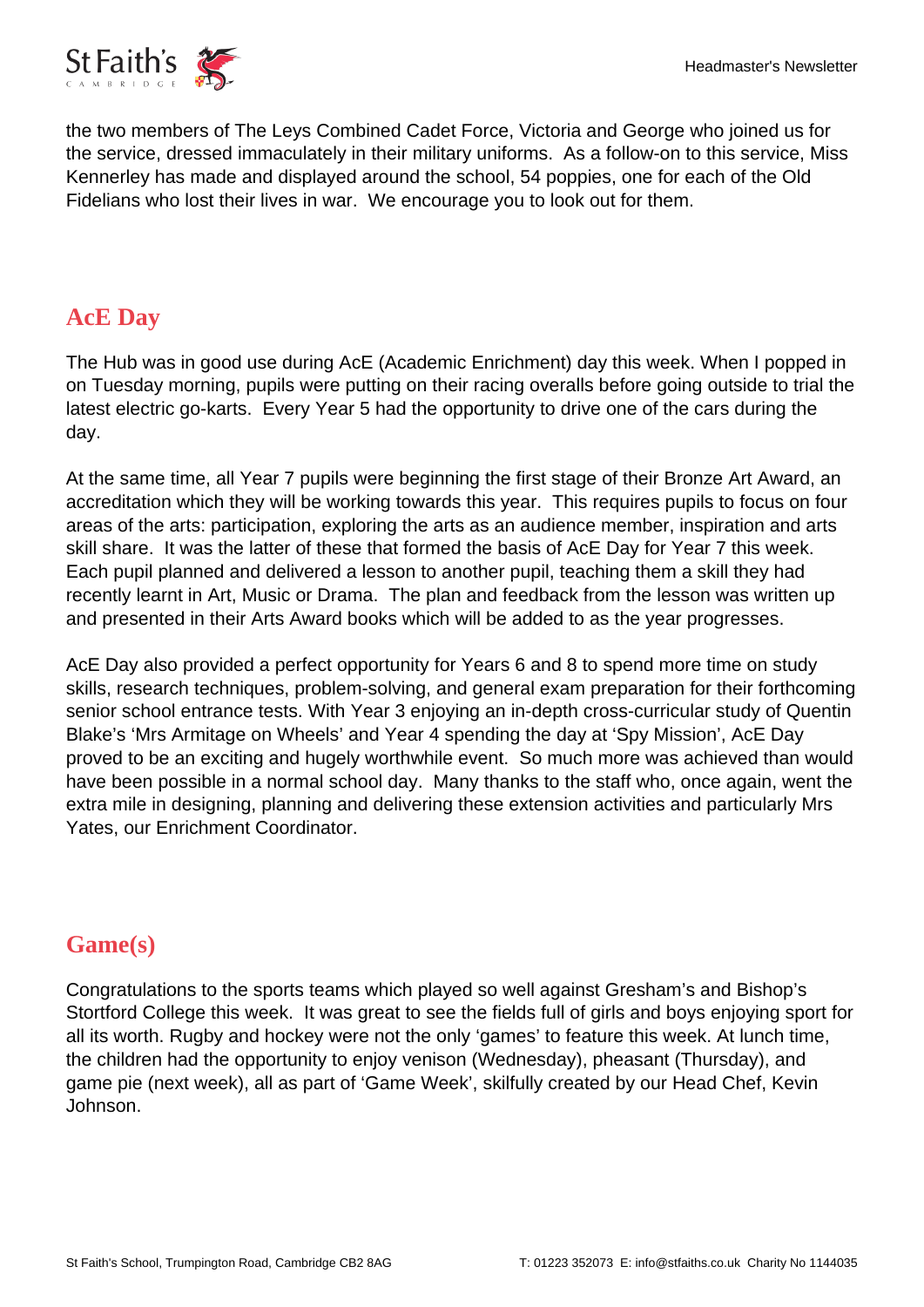



Speaking of food, take a look at this giant pumpkin, grown

by AJ (Year 4). Last year, Mr Nye talked to the children about seeds and gave two pumpkin seeds to every child, challenging them to grow a pumpkin. You won't be surprised to hear that AJ's pumpkin was the biggest, weighing 27kg! This week, AJ presented his pumpkin to Kevin, who plans to turn it in to pumpkin soup for everyone to enjoy.

#### **Finally…**

Good luck to our chess players who are competing in the next round of the Cambridgeshire League in Ashburton Hall tomorrow morning, and to the gym teams who are taking part in a national qualifying event at Stamford.

I thought I would finish with a picture of the glorious maple tree in Ashburton courtyard. A tree which, even on dark and wet autumn days – and we had a few of those this week – radiates vitality and positivity, two characteristics of a typical St Faith's pupil.